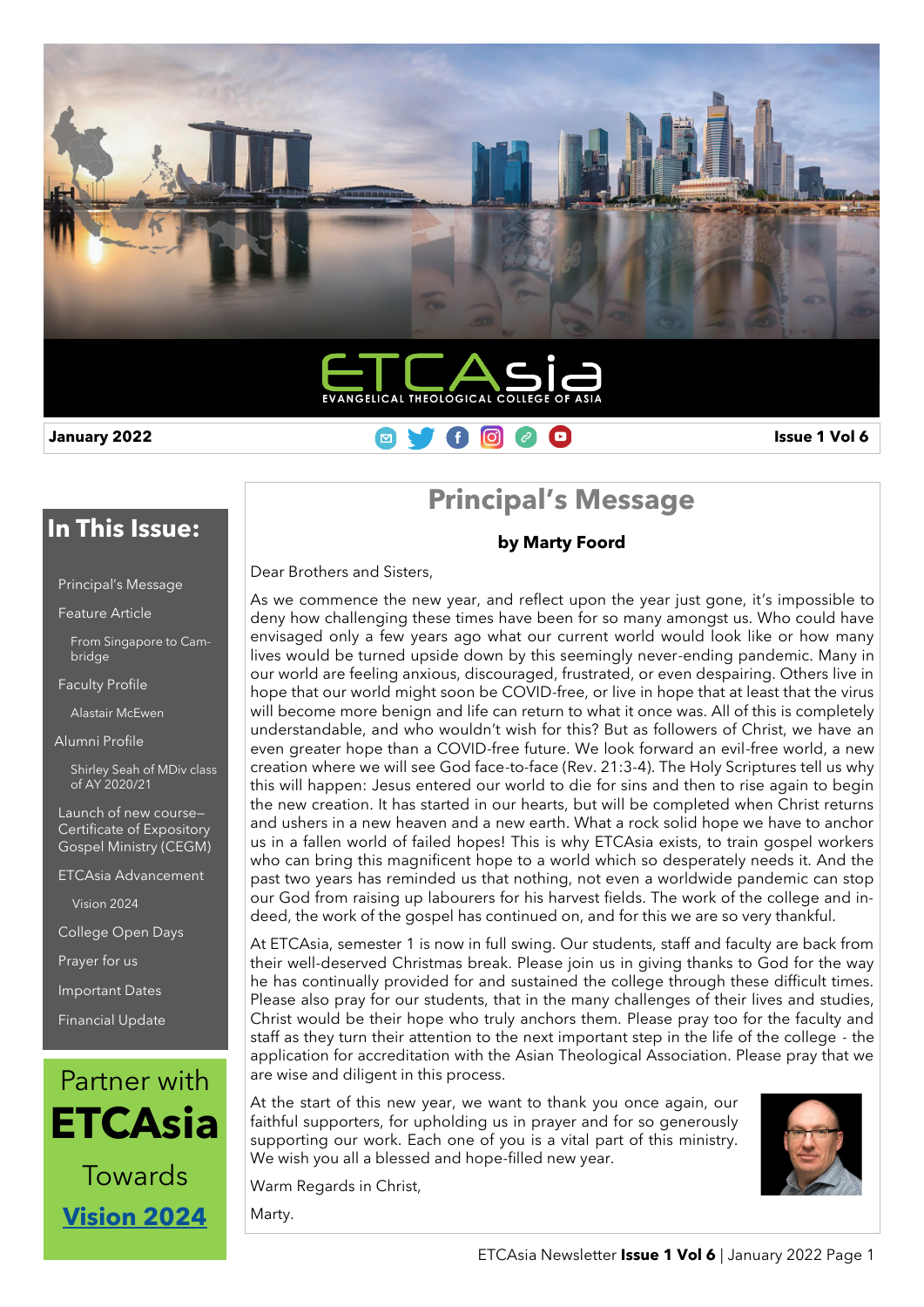### **By Ro Mody New Covenant Ministry**

On 3<sup>rd</sup> July 2021, we as a family (Rita, Charis, and myself) left Singapore after some fond farewells. We had spent four blessed years in Singapore. We do miss Singapore; especially we miss our friends and the community at ETCA. It has required trust in God to move country again.

After our return to the UK, I have been reflecting on the nature of ministry and what ministry ETCA should be training its students for. It has occurred to me as I prepared to teach 2 Corinthians again, that the famous last verse of 2 Cor 13:14 (the "Grace") holds the key to true ministry. Paul closes his letter by blessing the Corinthian church and saying "May the Grace of Our Lord Jesus Christ, and the Love of God, and the Fellowship of the Holy Spirit be with you all. Amen." The verse has become known as the "Grace" and has closed many services as a final, liturgical blessing. But what does Paul really mean in context? This verse discloses the nature of Paul's New Covenant ministry. Paul has talked about the Old and New Covenant ministries in 2 Cor 3-4. In 2 Cor 10-13 he vigorously defends his own weak-looking, seemingly powerless ministry against the "super apostles" who have focused on success, prosperity, and power in their ministries. Then at the end he summarises the letter with this final verse.

Paul starts this final verse by talking about "the Grace of Our Lord Jesus Christ." For Paul, "Grace" is an incongruous gift from "our Lord Jesus Christ." That is, Christ is both giver and gift, indeed he is the gift that keeps on giving. Grace from Christ does not fit any human values at all – it is unmerited, unconditioned, undeserved favour toward sinful human beings which results in their salvation. This "grace" is not really found in Old Covenant ministry (even though it has its own "glory") or in the ministry of the "super apostles". This "grace" is found in Paul's ministry; indeed, Christ's grace is sufficient and God's power is made perfect in Paul's weakness (2 Cor 12:9). The source of this grace is "the love of God" the Father. As John puts it: ""For God so loved the world, that He gave His only begotten Son, that whoever believes in Him should not perish, but have eternal life." (John 3:16.) The Father, out of pure, compassionate love for a sinful world, sent his Son to die for us.

But that is not all, the church is bounded together through a fellowship, participation, and communion with one another as the body of Christ. This fellowship has its origins in the Holy Spirit, "the Fellowship of the Holy Spirit." For Paul, that means that the church in Corinth must rejects the anti-grace, Law-focused ministry of the super apostles, focus on God's love in sending Christ to reconcile humanity (2 Cor 5), and strive to persevere the fellowship of the church, created by the Spirit, by being united, and rejecting divisions (1 Cor 1-4.)

Now I look forward to continue to serve God at ETCAsia. My goal and prayer is that all our students will get to know Christ better and be equipped to be true New Covenant ministers and proclaim the Gospel by faithfully teaching the Bible, so that the billions of Asia might come to Christ. "May the Grace of Our Lord Jesus Christ, and the Love of God, and the Fellowship of the Holy Spirit be with you all. Amen."

#### **Rita, Charis, and Ro Mody**



#### **ETCAsia [Faculty](https://www.etcasia.edu.sg/etca-faculty/)**

**Dr Marty Foord** - (Principal) Theology **Dr Ro Mody** - New Testament **Dr Ben Thompson** - Old Testament

#### **ETCAsia Adjunct [Faculty](https://www.etcasia.edu.sg/etca-faculty/)**

**Dr Stuart Morgan** - History, Biblical Theology **Mr Mike Raiter** - Mission, Preaching **Dr Alastair McEwen** - Hebrew **Mr John Chua** - Greek **Dr Jenny Foord** - Dean of Women

#### **ETCAsia Operation [Staff](https://www.etcasia.edu.sg/staffs/)**

**[Wilson Oon](https://www.etcasia.edu.sg/gm-query/)** - General Manager **[Joshua Tay](https://www.etcasia.edu.sg/query-for-registrar/)** - Registrar **[Jasmine Chee](https://www.etcasia.edu.sg/hr-query/)** - HR, Finance Mgr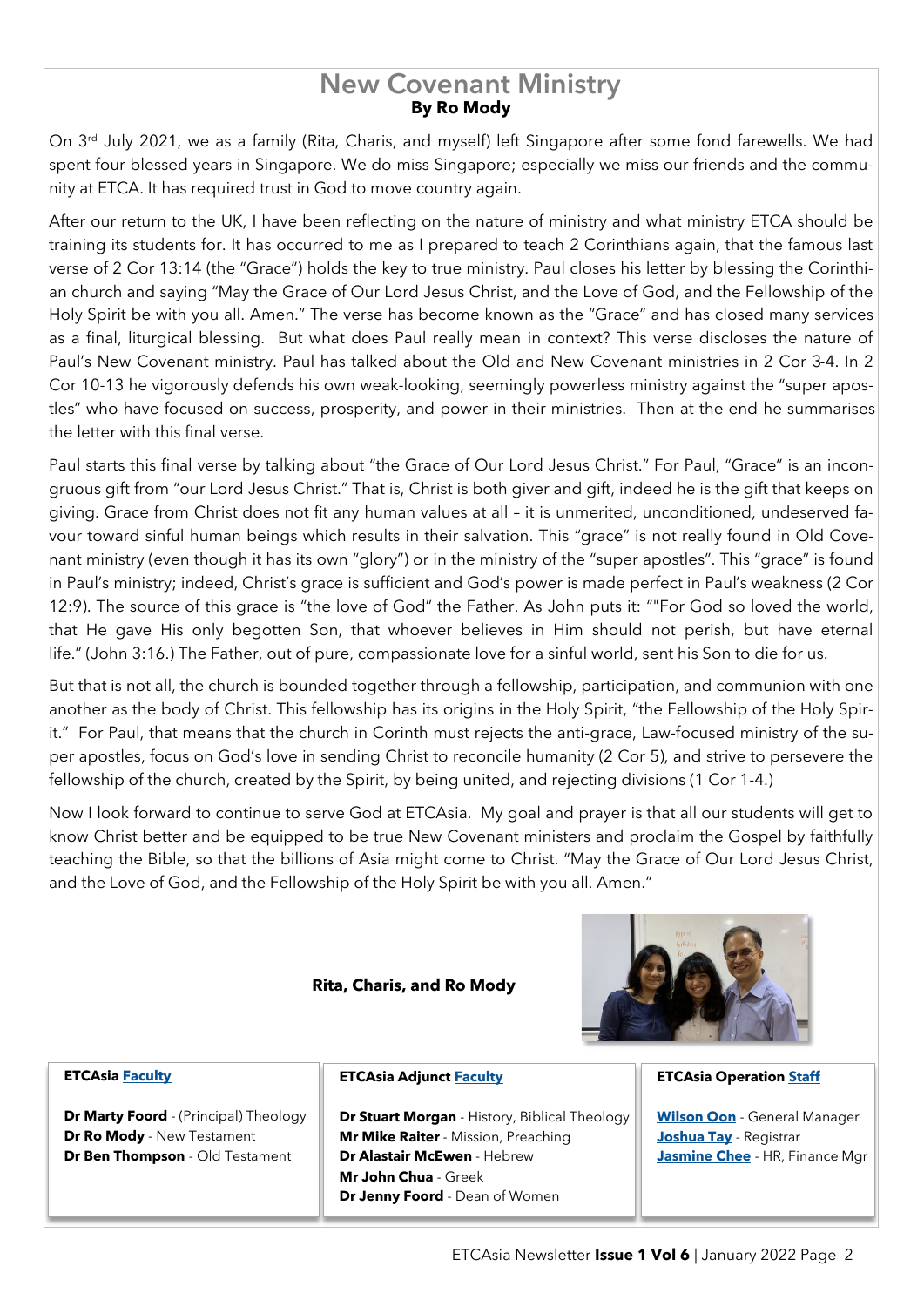## **Staff Profile**

#### **Alastair McEwen**

Raised in a Christian household, the only son of a minister from the Reformed Presbyterian Church of Ireland, and a regular participant in all the congregation's activities, around the age of 20 I was confronted with my unpreparedness for the return of Christ and the judgement and was converted. Two years of National Service highlighted to me the need for young men to hear the gospel presented in a clear and authentic manner. This prompted me to prepare for the ministry. After completing year 12 (at the age of 24), and marrying my wife Margaret, I commenced the BD program at the Reformed Theological College in Geelong, Victoria, graduating in 1974.

I studied Hebrew and Middle Eastern Studies at Melbourne University (BA Hons), while also being involved in a church extension work in the outer Melbourne suburb of Frankston. I was eventually called by this congregation and continued serving there for about five years.

I took some part-time lecturing at the Reformed Theological College in 1981 and 82, and accepted a call to fulltime work there in 1983. I obtained a BLitt in 1985, and in that same year the Lord provided the opportunity to pursue an MTh at Calvin Theological Seminary, Grand Rapids, Michigan.

In 1989 a short course at the Institute of Holy Land Studies in Jerusalem had a profound effect on my understanding of the Bible, studying and visiting the places mentioned in Scripture. Since then the Lord has enabled me to visit Israel and surrounding countries a number of times, not only refreshing my understanding of the Bible lands, but also presenting the challenge of the state of the lost and the need for the Lord to send labourers into the harvest to work in the power of his Holy Spirit.

Although retiring from fulltime teaching at RTC in 2010, I continued on with part time involvement until 2020. I have also had the privilege and responsibility to assist with the preaching program in the local church, which is personally challenging, while strengthening my own personal walk with God. In his kindness he has preserved and strengthened Margaret's and my more than 50 year marriage , and has kindly given us 15 grandchildren, a number of the older ones having professed their faith. Although I have taken half a dozen short trips to Asian countries to serve and teach, to have been involved in the more extended teaching for ETCAsia this year has been a bonus from the Lord. God has been and continues to be so kind to me.

**Alastair McEwen**



# **Alumni Profile**

### **Interview with Shirley Seah**

**MDiv Graduate Class of AY 2020/21**

Shirley, a recent ETCAsia graduate, will soon be going to Cambodia as an OMF missionary with support from her home church, Bethany Trinity Presbyterian Church. This email interview was done in March 2021 before she completed her MDiv degree.

#### **What were you doing before you commenced your studies at ETCAsia?**

Before ETCAsia, I taught English, Mathematics and Science in public primary schools in Singapore. While teaching, I was particularly interested in the application of Pedagogical Content Knowledge, because I saw how important it was to engage students with appropriate pedagogy to help them in their learning.

However, while it was always encouraging to see students grow in their understanding of schoolwork, I found greater joy and encouragement in sharing Jesus, his life and work with people around me!

#### **What prompted you to choose ETCAsia?**

 It was hearing the faculty members preach the Word on numerous occasions that made me choose ETCAsia. They are careful and faithful teachers of God's Word. Also, it was encouraging to see them live out what they preach and teach.

My interview with Andrew Reid (before applying) also helped me to understand the college's vision of preparing good and faithful Bible teachers for Singapore and the region, and that excited me!

Also, I thought it would be exciting to be part of a new college in Singapore. Because the college is new and small at the moment, friendships forged are deeper and more meaningful.

#### **What is your plan after you complete your studies at ETCAsia?**

I hope to be involved in cross-cultural mission work in Cambodia. Because of the obvious language and cultural differences, a big challenge will be to contextualize the Bible and to be able to explain it faithfully and simply. There is also the challenge of helping people live out the Gospel in their lives when there are so many distractions and needs around us.



**Continued on page 4 ...**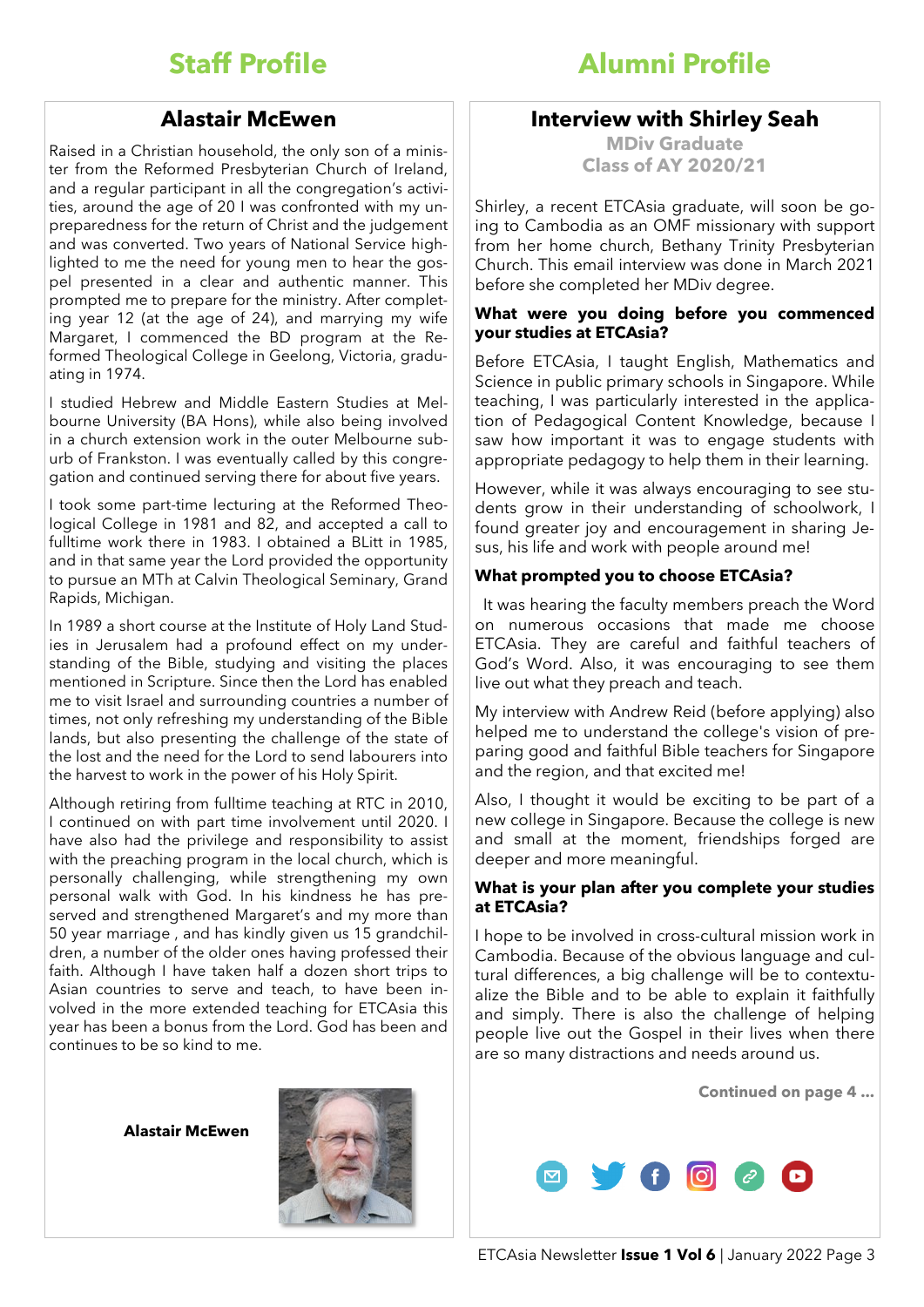#### **Continued from page 3 …**

#### **Interview with Shirley Seah**

#### **In what way did studying at ETCAsia prepare you for Gospel Ministry in your Church or on the mission field?**

I learnt how to handle God's Word better, how to apply it in different contexts, and also how to communicate it clearly.

In every class, we were asked to consider the implications of what we had learnt. As we were going through Christology, I was challenged to consider how Jesus Christ is perceived in Southeast Asia because of the religious diversity in the region, and how to teach about the person and work of Jesus in a culturally appropriate manner without compromising what the Bible teaches about him.

Learning Biblical languages (Hebrew and Greek) was difficult, but it gave me the resources to consider more deeply what the Word says. It is important because I will not be teaching the Bible in my first language, but a third, and I would not want things to be lost in translation.

#### **How have ETCAsia's distinctives shaped your training and how will this affect your future ministry? What are you looking forward to in your future ministry?**

I found most helpful that training in theology and training for ministry came together at College. Whatever we learnt in the reading and handling of the Word, we were challenged to think about how to apply in our particular contexts. It is about knowing the Bible and knowing the people we are ministering to, so that all may grow in maturity and Christlikeness.

As I am preparing to serve in a cross-cultural context, I look forward to being able to explain the Scriptures faithfully and effectively in a different cultural context.

#### **Can you share with us the most memorable part of studying at ETCAsia?**

This is tough! I think it is the combination of learning how to read and handle the Bible, and also the conversations with faculty and students that are most memorable. The college community is very supportive and collaborative, constantly sharpening my thinking and challenging me to live out God's Word in my life.

#### **What would your advice be for prospective students coming to ETCAsia?**

Hang out with your classmates and schoolmates! I have made friends who don't just sharpen my understanding of God's word and encourage godliness, but I've found lifetime friends and friends whom I can pray for, for a lifetime.

#### **What can we pray for you?**

Pray that I will keep growing to see the Lord Jesus Christ more clearly, love him more dearly, and to follow him more closely!

**Shirley Seah**



# **Launch of New Certificate**

Starting this July, ETCAsia is launching the new **Certificate of Expository Gospel Ministry (CEGM).** It is a short program for people who want to learn how to serve more effectively in their churches. It will be one night a week over a year.

The CEGM aims to give people bible handling skills as well as practical tools for serving in ministries like small groups, children's ministry, youth ministry, and women's ministry.

The program consists of 8 modules that are each 4 weeks long. Each session is held on a Thursday night from 7:30pm—9:30pm. The modules will be taught by various ETCAsia faculty and experienced pastors.

The 8 modules are as follows:

#### **Semester 1: July—November, 2022**

| 1. | <b>Bible Overview</b>                                                                                                   |  |  |
|----|-------------------------------------------------------------------------------------------------------------------------|--|--|
| 2. | Theology Overview                                                                                                       |  |  |
| 3  | NT: Gospel of Mark                                                                                                      |  |  |
| 4. | Ministry Elective, either:<br>- Leading Small Groups<br>- Children's Ministry<br>- Youth Ministry<br>- Women's Ministry |  |  |
|    | <b>Semester 2: January-May, 2023</b>                                                                                    |  |  |
| 1. | Expository Word Ministry                                                                                                |  |  |
| 2. | NT: Letter of 2 Peter                                                                                                   |  |  |
| 3  | OT: Narrative                                                                                                           |  |  |
| 4. | Ministry Elective, either:<br>- Preaching<br>$\cap$ $\cap$ $\cap$ $\cap$ $\cap$ $\cap$ $\cap$                           |  |  |

- One to One Ministry
- Pastoral Care
- Evangelism and Mission

For coming details see our website [here.](https://www.etcasia.edu.sg)